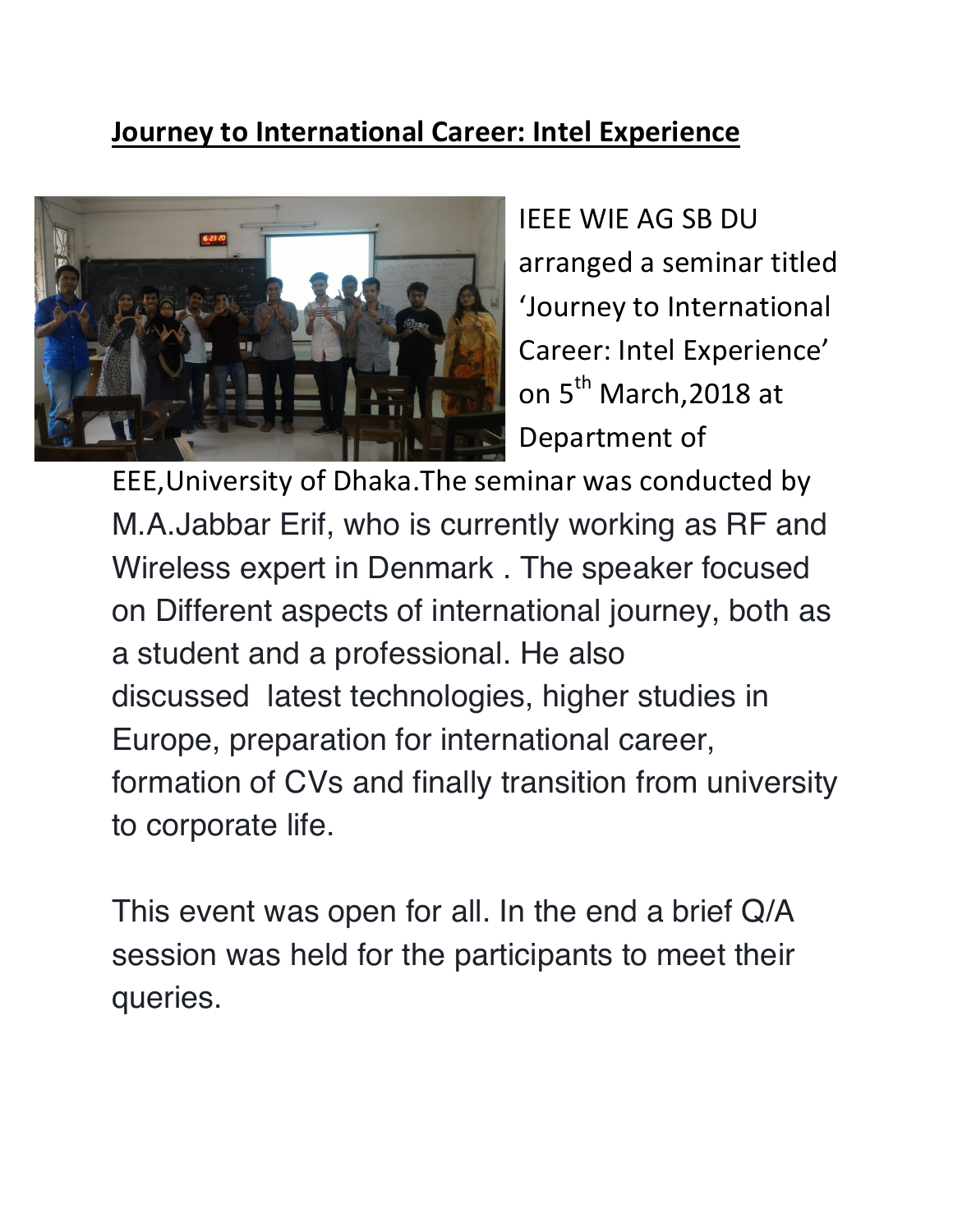## **Workshop on Adobe Illustrator**

IEEE WIE AG SB DU arranged a 'Workshop on Adobe Illustrator' on March 15,2018 at EEE, University of Dhaka.The workshop was directed by Sourav Sarker, Graphics Designer, Sky Kite Graphics. The workshop focused on Poster Design, Logo Design, Business Card Design. This workshop was organized in accordance to the workshop organized last year on the basic version of Adobe Illustrator.

In the end a short evaluation task was held.

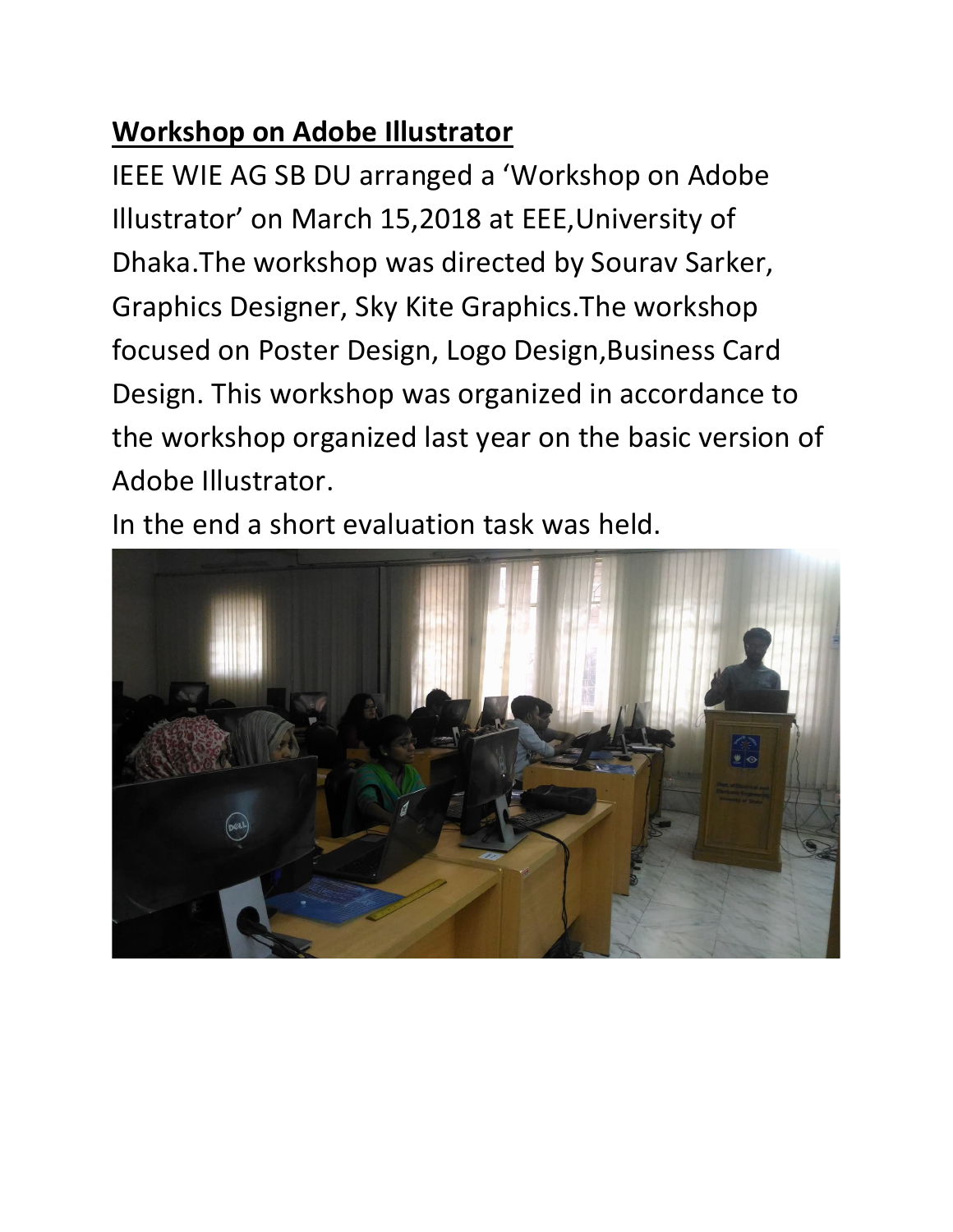## **Workshop on thesis/paper writing**

IEEE WIE AG SB DU co-organized this event with IEEE Student Branch DU and Department of Electrical and Electronic Engineering, University of Dhaka on 18th March, 2018. This workshop provided proper guidance for the students who find it difficult to start writing thesis paper. The workshop was conducted by Md Atiqur Rahman Ahad, PhD Senior Member, IEEE, Associate Professor ,Dept. of Electrical and Electronic Engineering, University of Dhaka, Editorial Board Member, Scientific Reports, Nature Publishing Group,Associate Editor, Human-Media Interaction, frontiers, Editorial Board Member, Encyclopedia of Computer Graphics and Games, Springer.